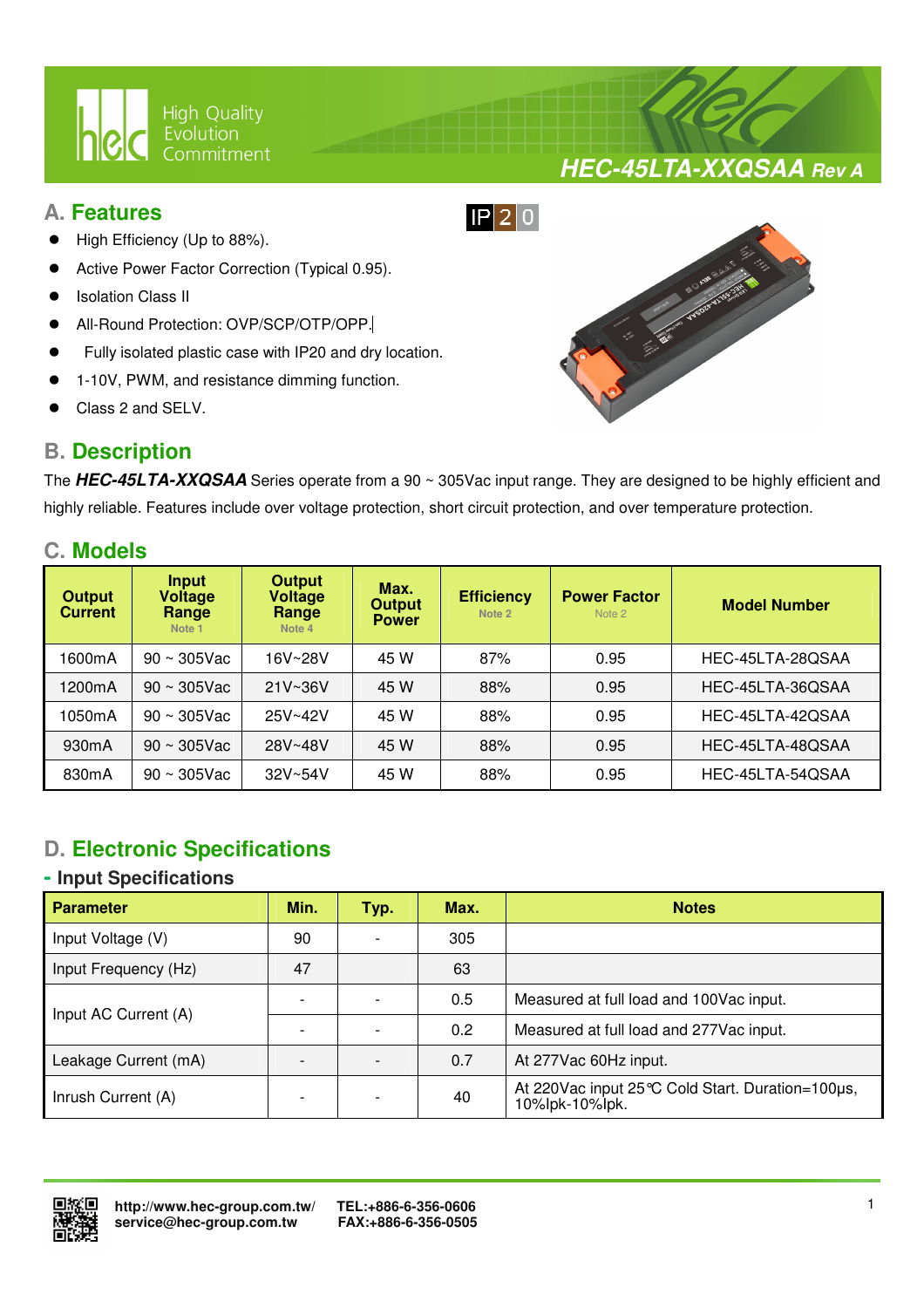

 $\overline{a}$ 

# **HEC-45LTA-XXQSAA Rev A**

| Inrush Current (I2t) |                          | $\overline{\phantom{a}}$ | $0.16$ A2s               | At 220 Vac input 25 ℃ Cold Start. Duration=100µs,<br>10%lpk-10%lpk. |  |
|----------------------|--------------------------|--------------------------|--------------------------|---------------------------------------------------------------------|--|
| Power Factor         | 0.92                     | -                        | $\overline{\phantom{0}}$ | At 277Vac input, full load.                                         |  |
| THD $(%)$            | $\overline{\phantom{0}}$ | 20                       | 25                       |                                                                     |  |

# **- Output Specifications**

| <b>Parameter</b>             | Min.                     | Typ. | Max.  | <b>Notes</b>                                                                           |
|------------------------------|--------------------------|------|-------|----------------------------------------------------------------------------------------|
| Output Current (mA)          |                          |      |       |                                                                                        |
| $I_0 = 1600$ mA              | 1520                     |      | 1680  |                                                                                        |
| $I_0 = 1200 \, \text{mA}$    | 1140                     |      | 1260  |                                                                                        |
| $I_0 = 1050$ mA              | 998                      |      | 1103  |                                                                                        |
| $I_0 = 930 \, \text{mA}$     | 884                      |      | 977   |                                                                                        |
| $I_0 = 830$ mA               | 789                      |      | 872   |                                                                                        |
| No Load Output Voltage (V)   |                          |      |       |                                                                                        |
| $I_0 = 1600 \text{ mA}$      |                          |      | 35    |                                                                                        |
| $I_0 = 1200 \, \text{mA}$    |                          |      | 50    | There will be no damage or hazardous conditions                                        |
| $I_0 = 1050$ mA              |                          |      | 63    | occurred with no loading.                                                              |
| $I_0 = 930 \, \text{mA}$     |                          |      | 63    |                                                                                        |
| $I_0 = 830$ mA               |                          |      | 63    |                                                                                        |
|                              |                          |      | $1\%$ | Measured by 20 MHz bandwidth oscilloscopes and                                         |
| Output Ripple Voltage (V)    |                          |      | Vomax | the output paralleled a 0.1 uF ceramic capacitor and<br>a 10uF electrolytic capacitor. |
| Output Voltage Overshoot (%) | $\overline{a}$           |      | 110   | At full load condition.                                                                |
| Line Regulation (%)          | $\overline{a}$           |      | ±3    |                                                                                        |
| Load Regulation (%)          | $\overline{\phantom{0}}$ |      | ±5    |                                                                                        |
| Turn-on Delay Time (s)       |                          | 0.5  | 1.0   | Measured at 220Vac input.                                                              |

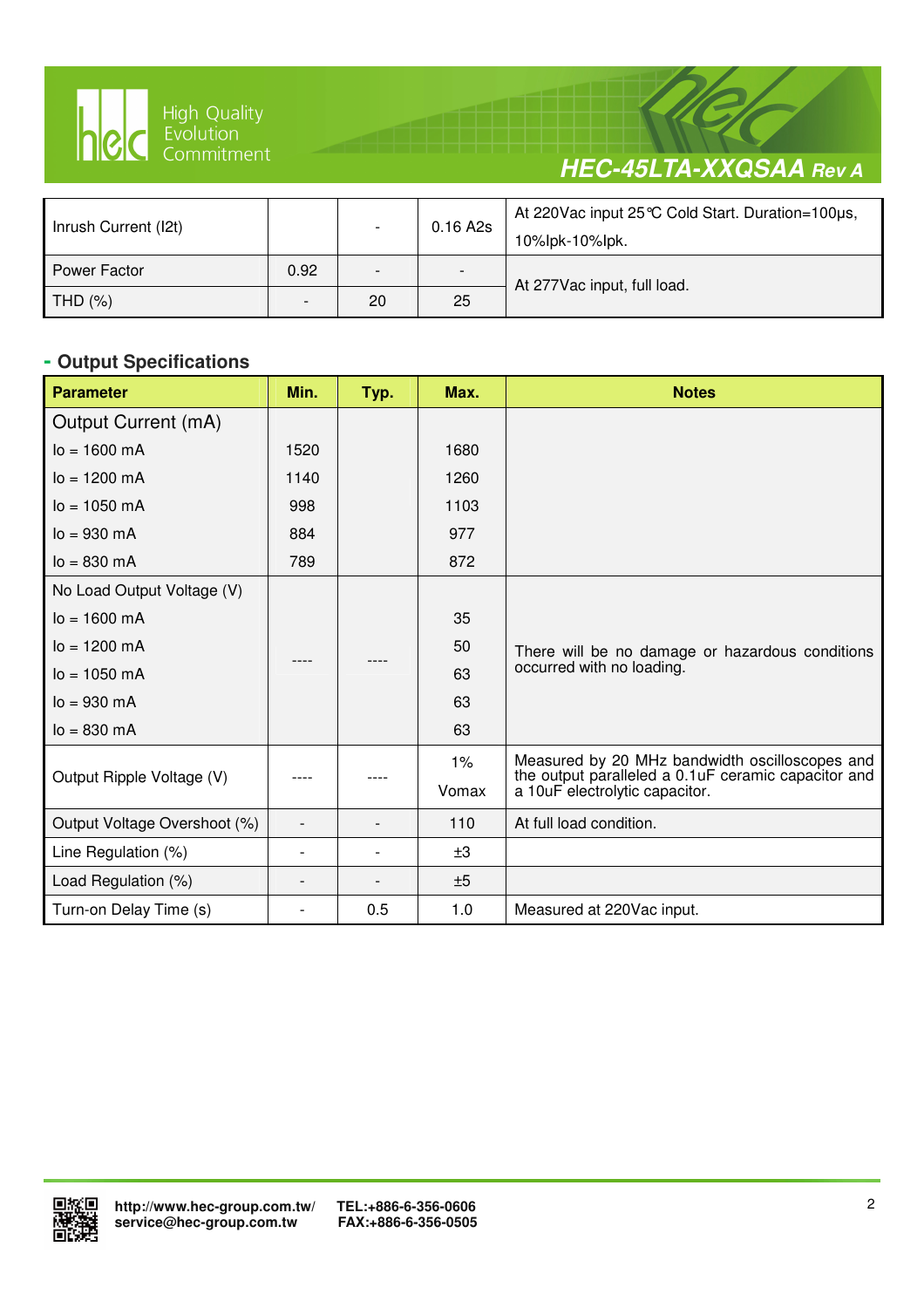

 $\overline{a}$ 



## **- General Specifications**

| <b>Parameter</b>                  | Min.    | Typ.                        | Max.                     | <b>Notes</b>                                                                                                                      |
|-----------------------------------|---------|-----------------------------|--------------------------|-----------------------------------------------------------------------------------------------------------------------------------|
| Efficiency (%)                    |         |                             |                          |                                                                                                                                   |
| $I_0 = 1600 \text{ mA}$           |         |                             | 87                       |                                                                                                                                   |
| $lo = 1200$ mA                    |         |                             | 88                       |                                                                                                                                   |
| $I_0 = 1050$ mA                   |         |                             | 88                       | Measured at full load and 120Vac input.                                                                                           |
| $lo = 930 mA$                     |         |                             | 88                       |                                                                                                                                   |
| $I_0 = 830 \, \text{mA}$          |         |                             | 88                       |                                                                                                                                   |
| Efficiency (%)                    |         |                             |                          |                                                                                                                                   |
| $I_0 = 1600 \text{ mA}$           |         |                             | 87                       |                                                                                                                                   |
| $I_0 = 1200 \text{ mA}$           | 88      |                             |                          |                                                                                                                                   |
| $I_0 = 1050$ mA                   |         |                             | 88                       | Measured at full load and 277Vac input.                                                                                           |
| $lo = 930 mA$                     |         |                             | 88                       |                                                                                                                                   |
| $lo = 830 mA$                     |         |                             | 88                       |                                                                                                                                   |
| MTBF (hours)                      | 320,000 |                             |                          | Measured at full load 50°C ambient temperature<br>(MIL-HDBK-217F).                                                                |
| Life Time (hours)                 |         | 100,000                     | $\overline{\phantom{a}}$ | Measured at rated input voltage with full load, Case<br>temperature=60℃ @ Tc point.See life time vs. Tc<br>curve for the details. |
| Case Temperature (°C)             |         |                             | 70                       |                                                                                                                                   |
| Dimensions Millimeters(L x W x H) |         | $201 \times 62 \times 30.5$ |                          |                                                                                                                                   |
| Net Weight (g)                    |         |                             |                          |                                                                                                                                   |

#### **- Protection Functions**

| <b>Parameter</b>                | Min.                                                                                                                                                          | Typ. | Max.          | <b>Notes</b>                                                                                                         |  |
|---------------------------------|---------------------------------------------------------------------------------------------------------------------------------------------------------------|------|---------------|----------------------------------------------------------------------------------------------------------------------|--|
| Over Voltage Protection         |                                                                                                                                                               |      | 1.50<br>Vomax | In the event of an over-voltage condition, the LED<br>Drives shall Shut down o/p voltage, re-power on to<br>recover. |  |
| Over Temperature Protection     | Shut down o/p voltage with re-power on to recovery.                                                                                                           |      |               |                                                                                                                      |  |
| <b>Short Circuit Protection</b> | No damage shall occur when any output operating in a short circuit condition. The<br>power supply shall be self-recovery when the fault condition is removed. |      |               |                                                                                                                      |  |

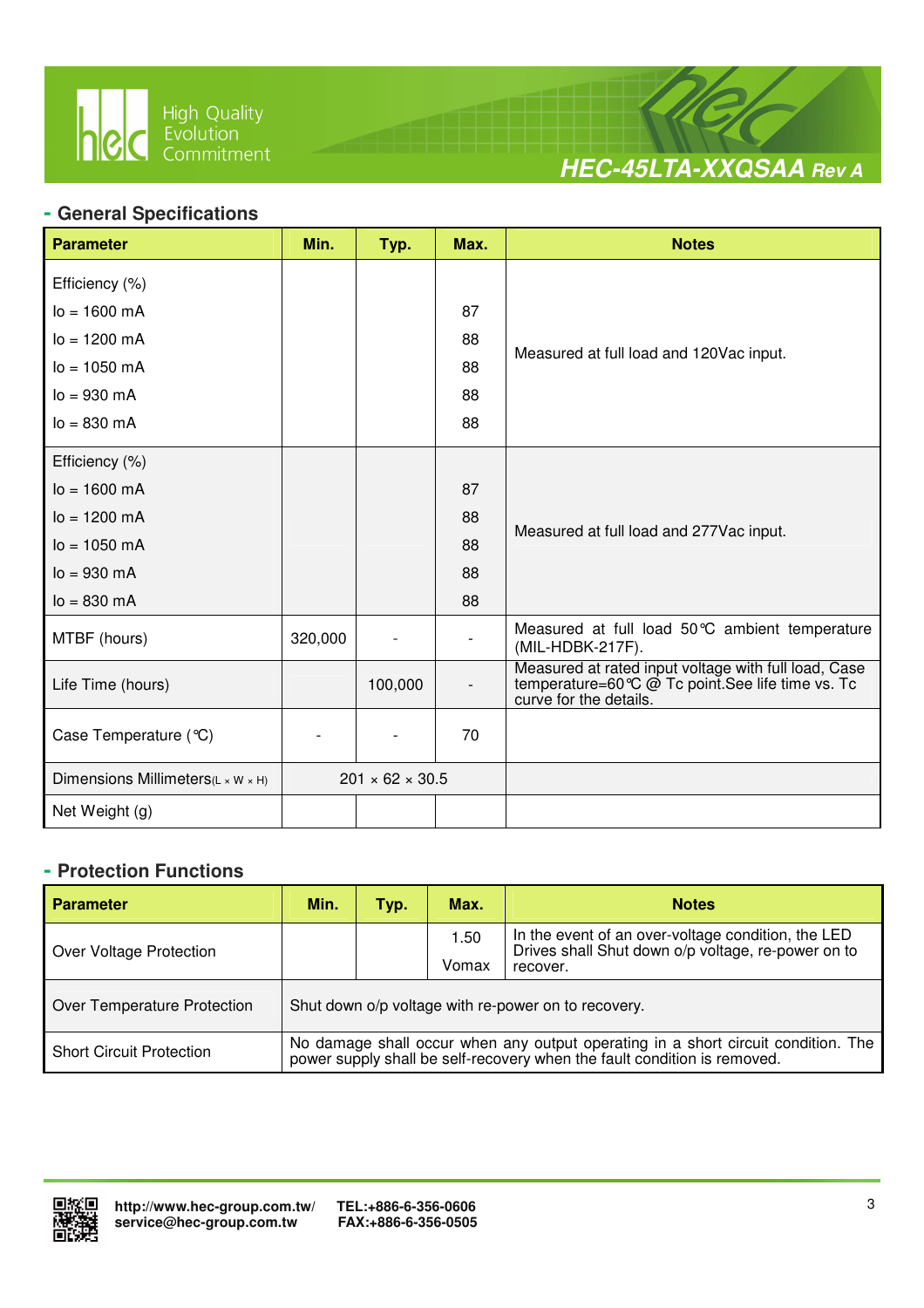



#### **- Environmental Specifications**

 $\overline{a}$ 

| <b>Parameter</b>           | Min. | Typ. | Max.  | <b>Notes</b>                                                        |
|----------------------------|------|------|-------|---------------------------------------------------------------------|
| Operating Temperature (°C) | -40  |      | $+60$ | Humidity: 20% RH to 80% RH; See Derating Curve for<br>more details. |
| Storage Temperature (°C)   | -40  |      | +80   | Humidity: 10% RH to 90% RH.                                         |

#### **- Safety and EMC Compliance**

| <b>Safety Category</b>      | <b>Standard</b>                                                            |
|-----------------------------|----------------------------------------------------------------------------|
| UL/CUL                      | UL8750, UL1310 Class 2, CSA C22.2 NO. 223-M91 Class 2.                     |
| <b>CE</b>                   | EN 61347-1, EN61347-2-13.                                                  |
| <b>EMI Standards Note 6</b> | <b>Notes</b>                                                               |
| EN 55015                    | Conducted emission Test & Radiated emission Test.                          |
| EN 61000-3-2                | Harmonic current emissions.                                                |
| EN 61000-3-3                | Voltage fluctuations & flicker.                                            |
| FCC Part 15                 | FCC 47 CFR Part 15 Subpart B, ICES-003 Issue 4 ANSI C63.4-2003             |
| <b>EMS Standards</b>        | <b>Notes</b>                                                               |
| EN 61000-4-2                | Electrostatic Discharge (ESD): 8 KV air discharge, 4 KV contact discharge. |
| EN 61000-4-3                | Radio-Frequency Electromagnetic Field Susceptibility Test-RS.              |
| EN 61000-4-4                | Electrical Fast Transient / Burst-EFT: Level 2, Criteria A.                |
| EN 61000-4-5                | Surge Immunity Test: AC Power Line: line to line 1 KV.                     |
| EN 61000-4-6                | Conducted Radio Frequency Disturbances Test-CS.                            |
| EN 61000-4-8                | Power Frequency Magnetic Field Test.                                       |
| EN 61000-4-11               | Voltage Dips.                                                              |
| EN 61547                    | Electromagnetic Immunity Requirements Applies To Lighting Equipment.       |

#### **Notes:**

- 1. Normal input voltage range 100~277Vac.
- 2. Measured at input 220V with a full load.
- 3. All specifications are typical at 25 °C unless otherwise stated.
- 4. Constant current operation region is preferably 75%~100% rated output voltage. This is the suitable operation region for LED related applications, but please reconfirm special electrical requirements for some specific system design.
- 5. Derating may be needed under low input voltages. Please check the static curve for more details.
- 6. The power supply is considered as a component that will be operated in combination with final equipment. Since EMC performance will be affected by the complete installation, the final equipment manufacturers must re-qualify EMC Directive on the complete installation again

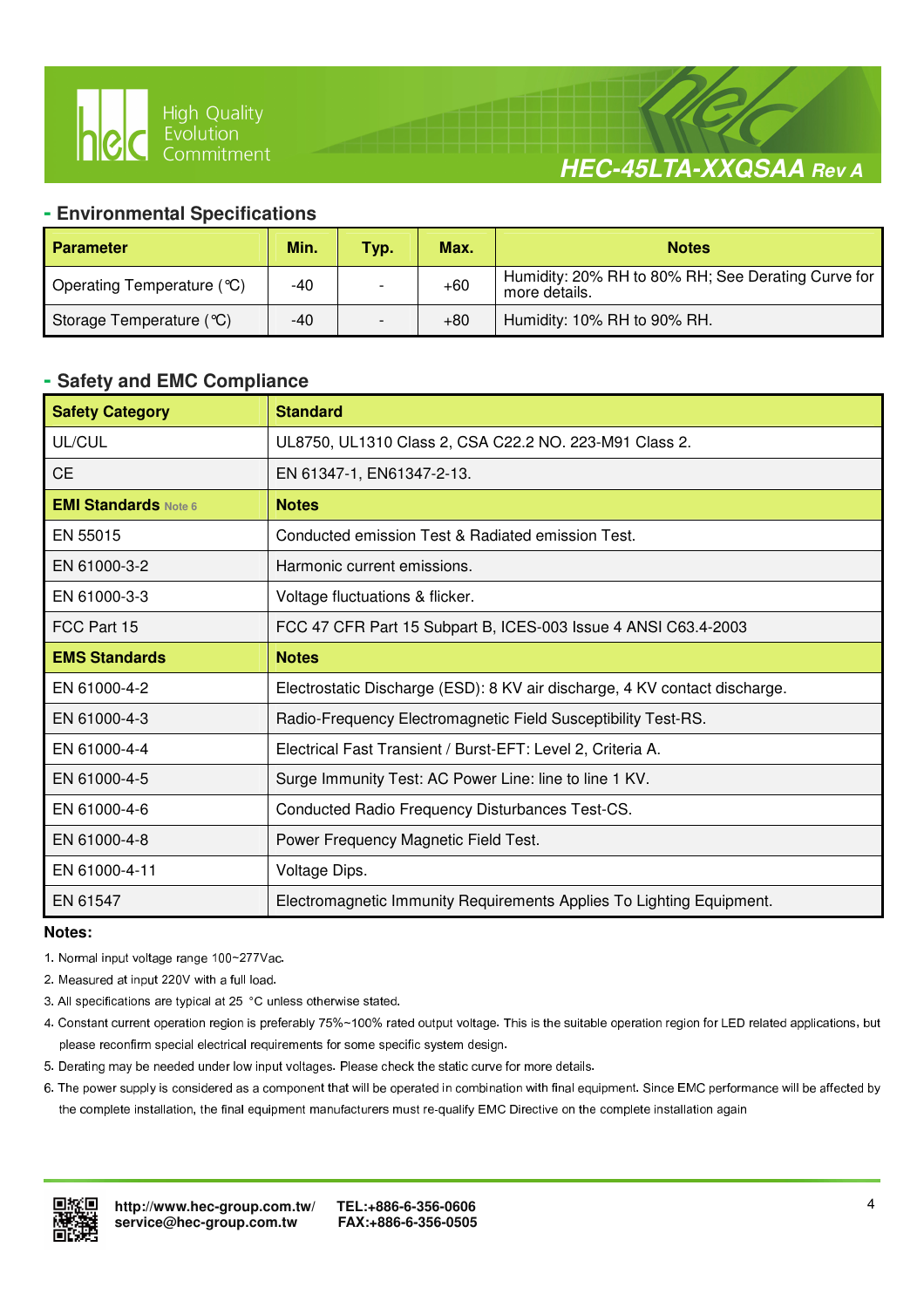

# **E. Dimming Control**

The dimmer control is operated from an input signal (DC voltage / PWM signal / Variable Resistor). Please refer to the diagram.



#### **Notes:**

1. If the dimming pin is not used, Dimming pin can be open.

| <b>Parameter</b>                              | Min. | Typ.                     | Max.    | <b>Notes</b> |
|-----------------------------------------------|------|--------------------------|---------|--------------|
| 1-10V Dimming Voltage (V)                     |      | $\overline{\phantom{0}}$ | $+10.8$ |              |
| <b>PWM Signal</b>                             | 5    | 10                       | $+10.8$ |              |
| 0~10K $\Omega$ Variable Resistor ( $\Omega$ ) | -0   |                          | $+10K$  |              |

# **- DC Voltage Dimming Curve**

#### **Output Current vs. Dimming Voltage**





 **http://www.hec-group.com.tw/ TEL:+886-6-356-0606**   $s$ ervice@hec-group.com.tw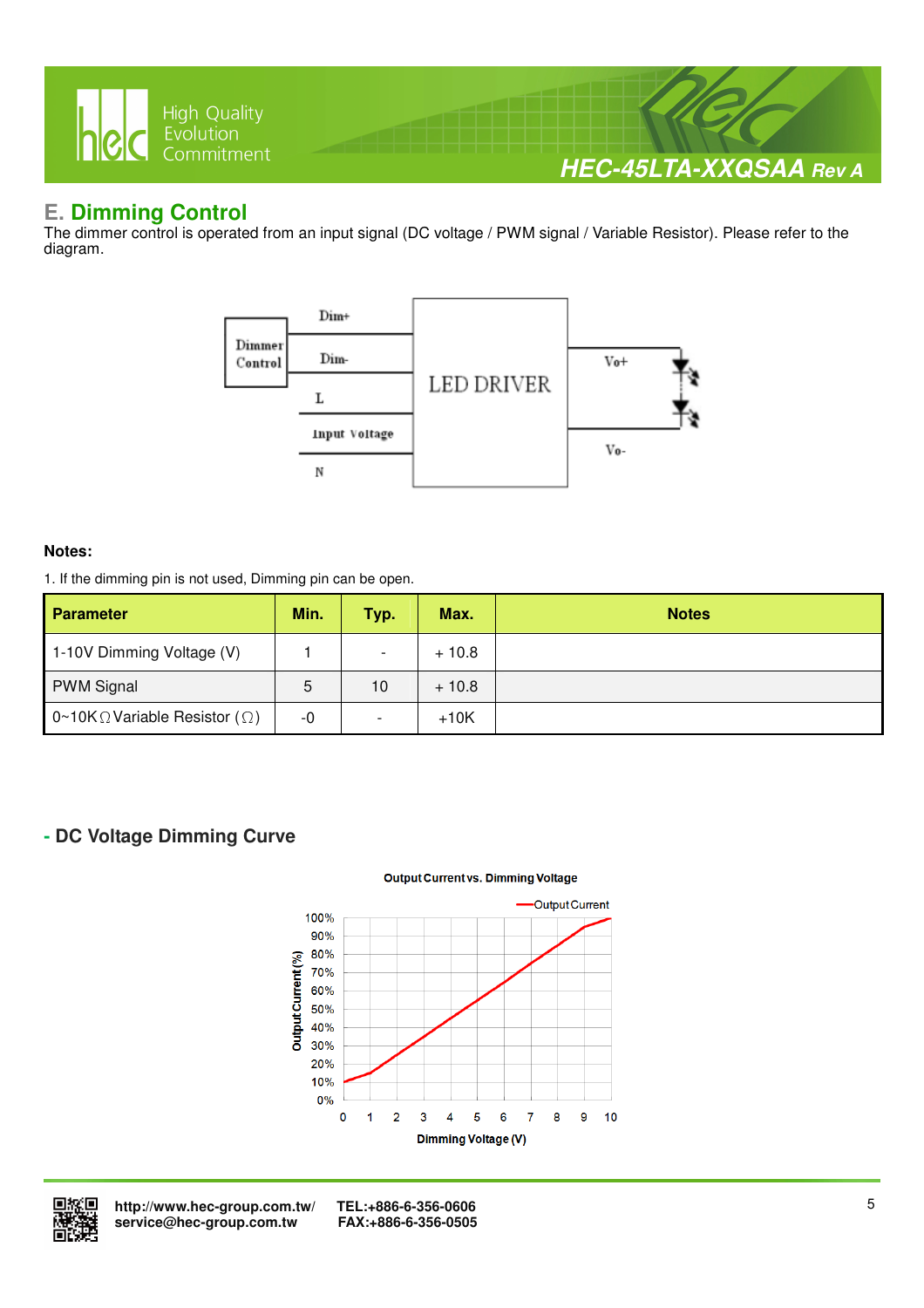

# **- PWM Signal Dimming Curve**



## **- Variable Resistor Curve**

#### **Output Current vs. Variable Resistor**



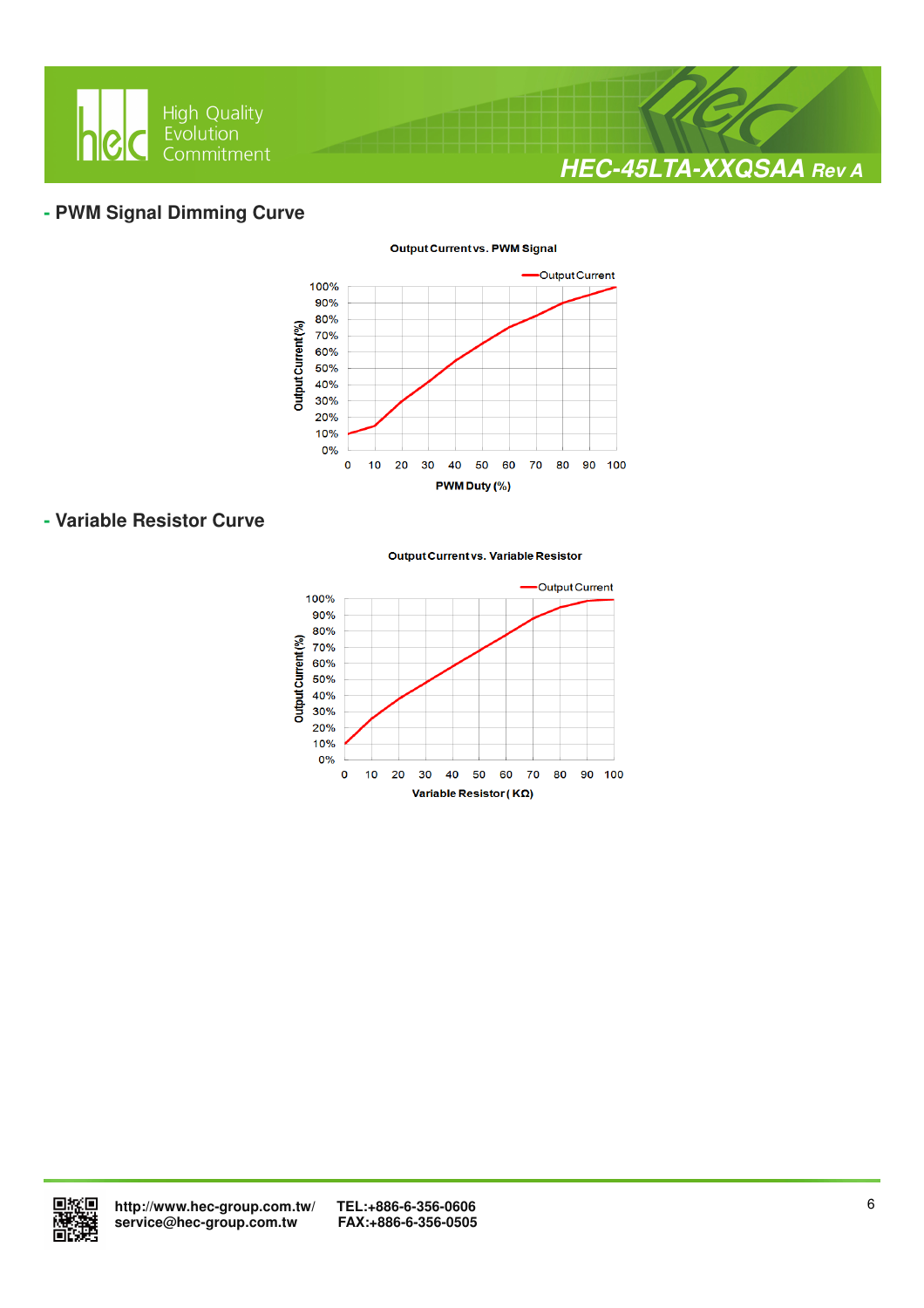

**HEC-45LTA-XXQSAA Rev A**

# **F. Electronic Curve**

## **- Derating Curve**  $\qquad$  **- Static Curve**



 $\overline{a}$ 



Input Voltage (V)

# - Power Factor Characteristics Curve **- Efficiency Characteristics Curve**



Efficnency vs. Output Voltage -36/42/48/54V  $28V$ 

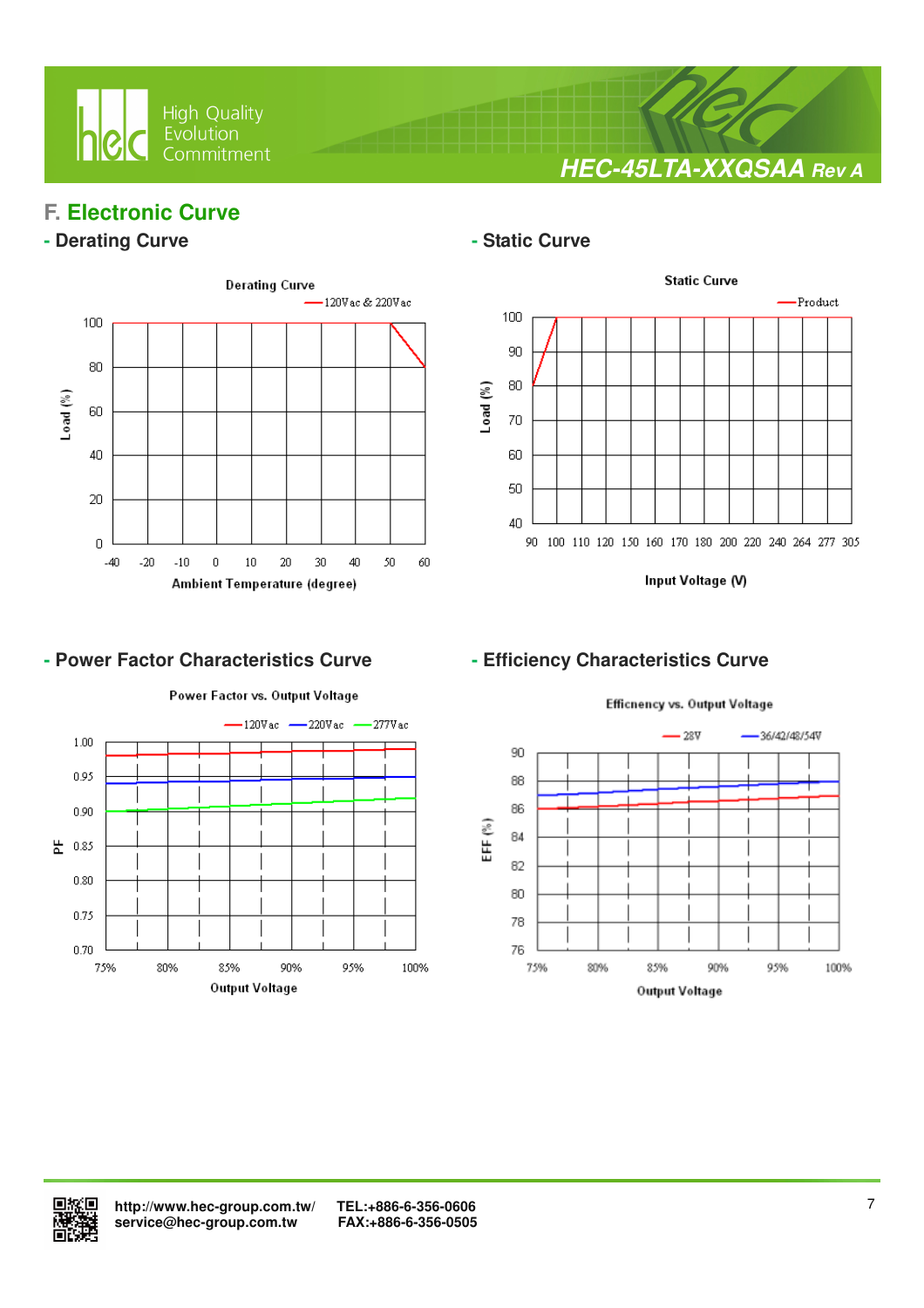

## **- Life Time vs. Case Temperature Curve**



# **G. Mechanical Outline**





Sccie  $1:2$ 



Š